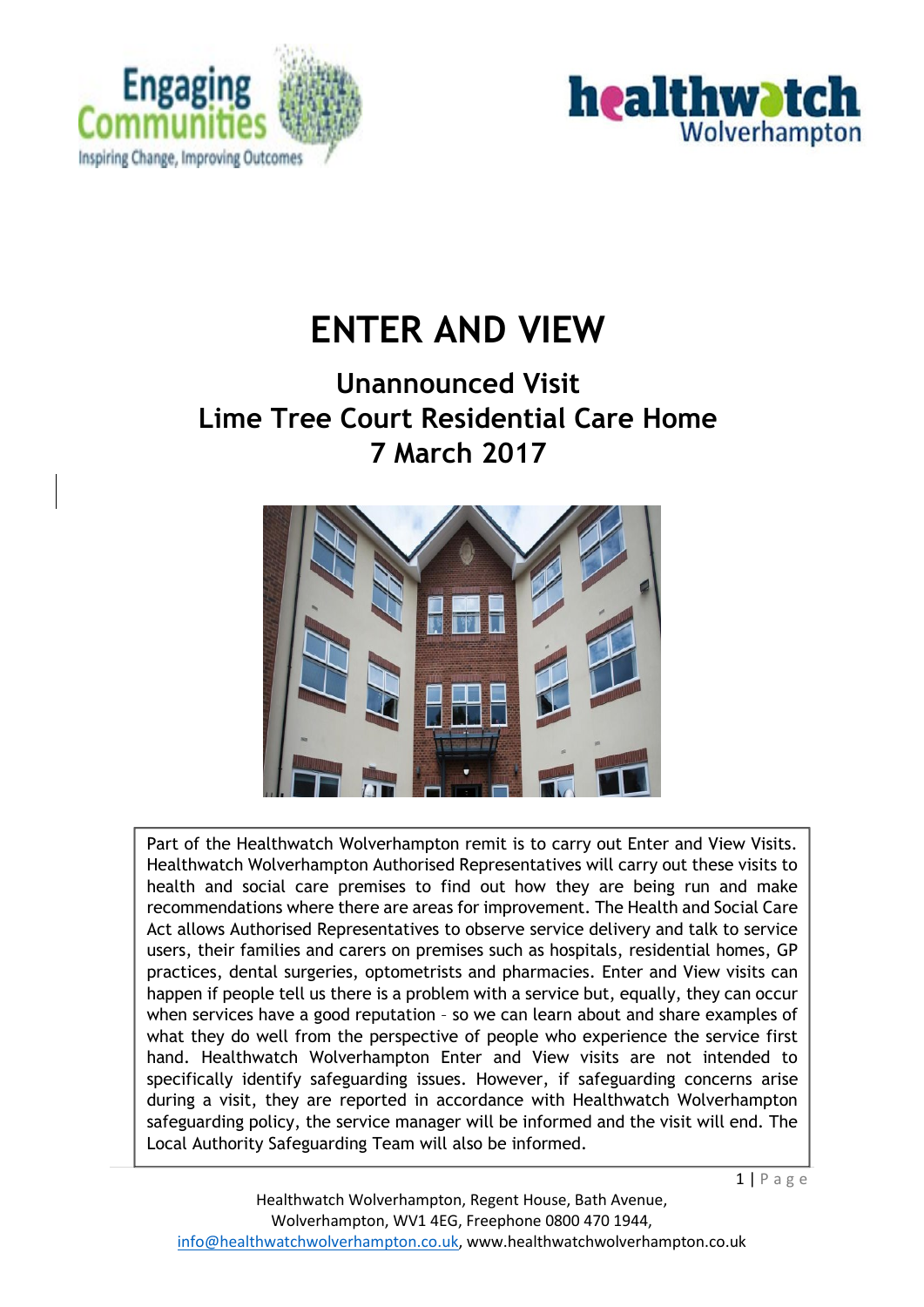#### *Provider Details*

| Name:<br><b>Address:</b> | Lime Tree Court Residential Care Home<br>108 Ettingshall Road<br>Wolverhampton<br><b>WV14 9UG</b> |
|--------------------------|---------------------------------------------------------------------------------------------------|
| Manager:                 | Julie Wrighton                                                                                    |

**Date of Visit:** 7 March 2017

## **Authorised Representatives NAME ROLE**

Donald McIntosh **Authorised Representative (Lead)** 

Marlene Lambeth Authorised Representative Raj Sandhu Authorised Representative

#### *Purpose of Visit:*

Healthwatch Wolverhampton receives feedback on a range of services and treatments received around care homes. This visit was unannounced and was responding to recently received concerns to Healthwatch in respect to residents at the care home. These were primarily around those resident who are supported in attending external day centres

#### *Acknowledgements:*

Healthwatch Wolverhampton would like to thank the Home Manager, and the residents, relatives and staff for their co-operation during the visit.

 $2 | P \text{ a g e}$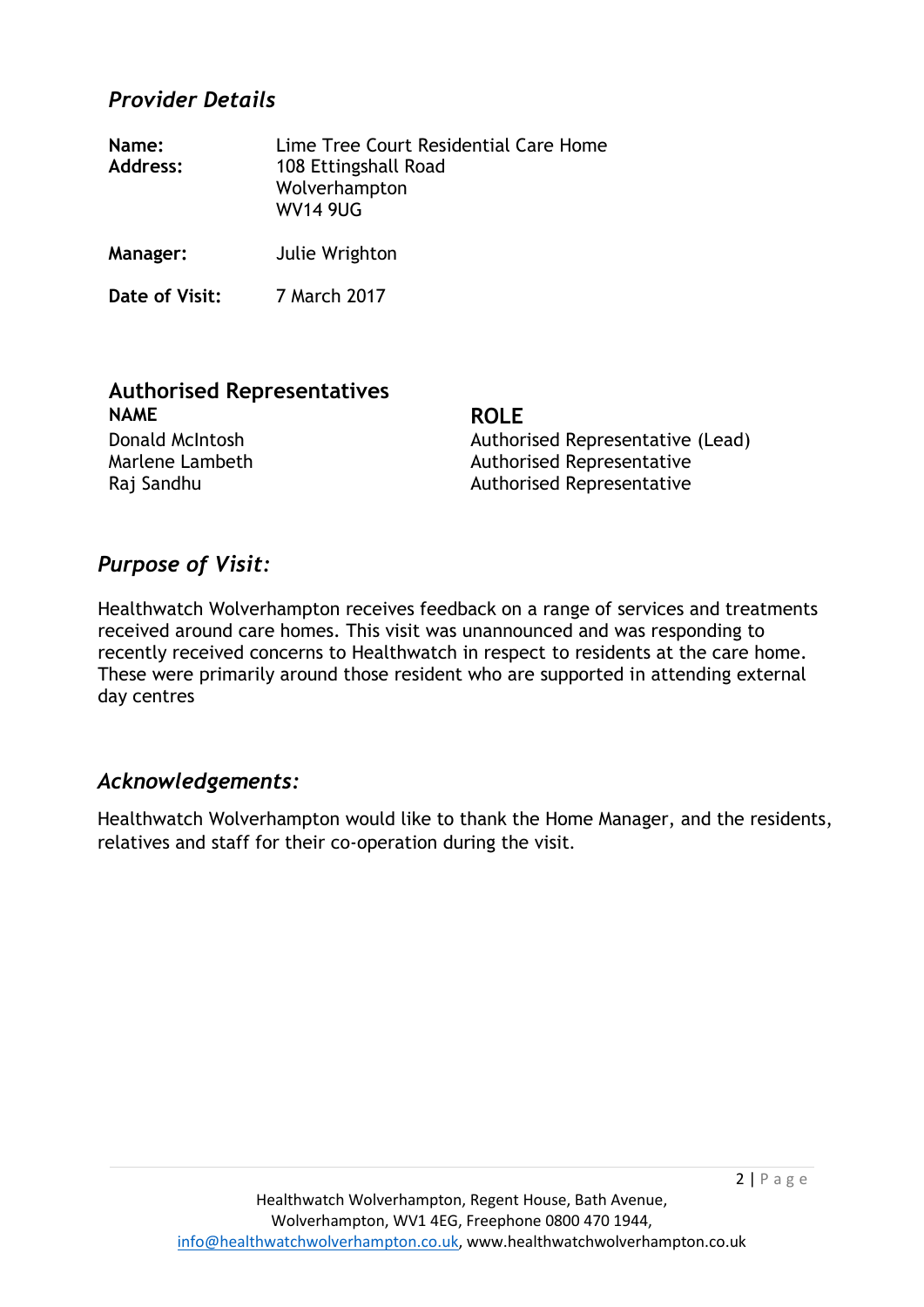#### *1.0 Physical Environment*

#### **External**

- 1.1 The team arrived on site at 14:00 pm.
- 1.2 The home is situated in the South East of Wolverhampton and is approximately 3 miles from the city centre.
- 1.3 Upon arrival the car park was full, with initially no parking bay available until one was vacated.
- 1.4 There were only 2 disabled parking spaces and one of the general bays was occupied by a skip
- 1.5 The site where the home is situated was well maintained and landscaped, with a garden to the rear for residents.
- 1.6 Entrance was through automatic doors leading directly into the reception area.
- 1.7 Within the reception area there were a number of notice boards detailing activities and general notices.

#### **Internal**

- 1.8 Once in the reception area we were met by a member of staff, following introduction the Manager was called.
- 1.9 The Authorised Representative Lead explained the purpose of the visit. At which point the Manager said "she needed to speak to head office, as she had not heard of Healthwatch to ensure the visit could go ahead."
- 1.10 The Manager was unable to speak to an appropriate person at the head office, however agreed for us to continue with the visit.
- 1.11 The Manager provided details on the home which were:
	- The home is solely residential with no nursing care
	- It is 60 bedded on three floors
	- The first and second floor are primarily for those residents with dementia
	- The home has been open for almost 5 years
- 1.12 The Authorised Representatives carried out observations individually covering one floor each.
- 1.13 Every floor was well decorated and was dementia friendly, a number of walls were colourful with very calm colours.
- 1.14 On the ground floor there were three communal lounges, two of which were designated as 'quiet'.
- 1.15 The lounges were cosy and clean with comfortable armchairs and sofas.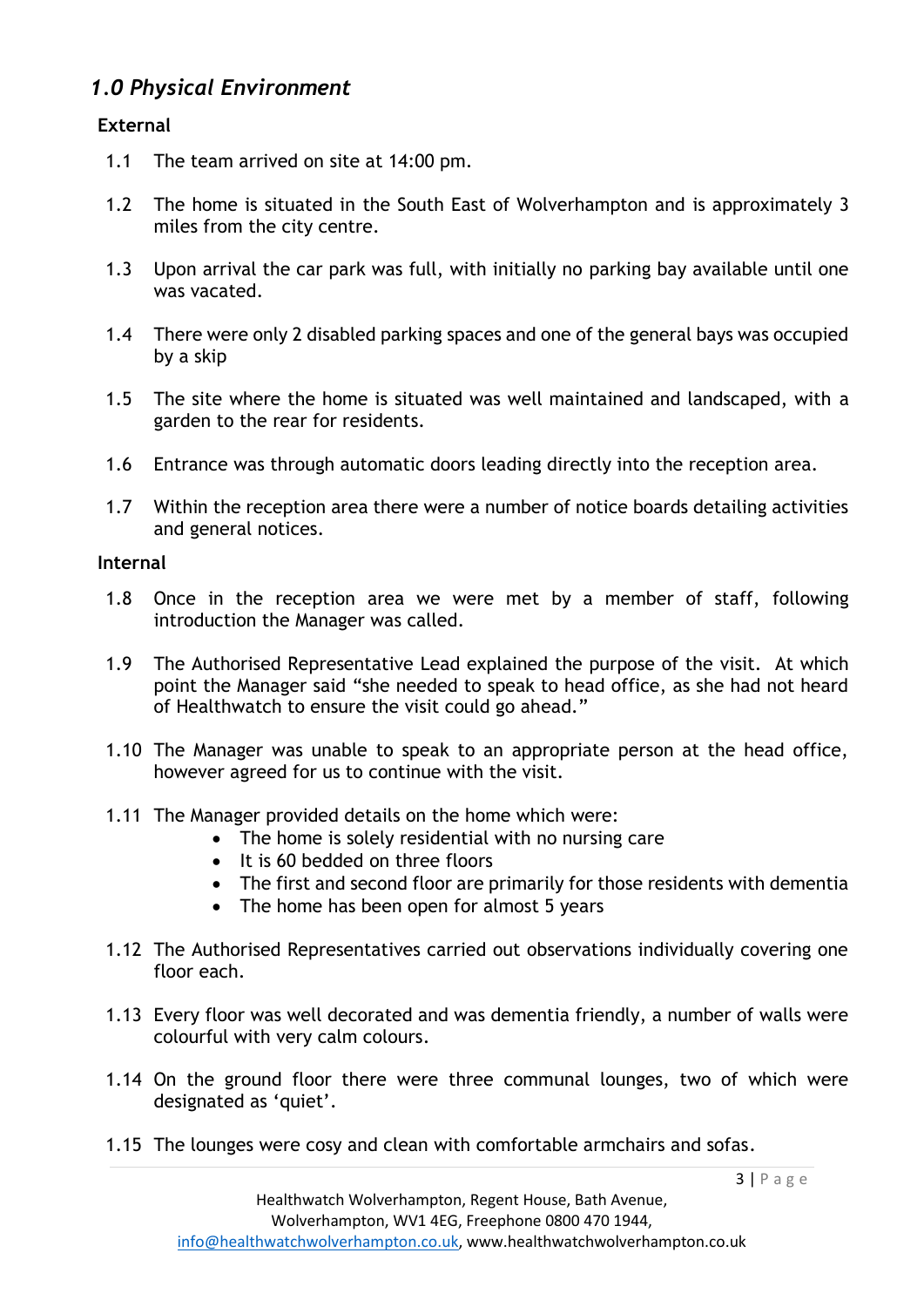- 1.16 All rooms had residents name and a photo to identify the designated occupant.
- 1.17 On the ground floor there are toilets available separate from the rooms which allowed residents to use whilst in the lounge areas.
- 1.18 The first inspection of the sluice room on the ground floor was locked, later on a member of staff was requested to open the room, however the key had been left in the lock.
- 1.19 On the ground floor, in the main lounge a quiz was taking place during the visit, this was for those residents who were able to participate, there were two members of staff situated with them.
- 1.20 On the first floor at both ends of the main corridor there were quiet rooms. They were both furnished to a high standard with comfortable sofa's chairs and occasional tables. There are large windows so the rooms are light and airy; the one room has window seats.
- 1.21 In the large open lounge on the first floor there were a large number of residents and the Activity Manager who was telling a story to the residents with movement to assist those listening.
- 1.22 On the ground floor there is small hairdressers where a stylist attends each week.
- 1.23 The activity board on the first floor displayed a range of activities planned which included a dementia café.
- 1.24 Throughout the home there were a number of artefacts relating to lives of residents.
- 1.25 On the second floor lounge there were two male staff present, they assisted residents making drinks along with washing up.
- 1.26 The room was very clean and felt homely, there was a TV on showing old movies.
- 1.27 Most of the residents in the lounge were seated and asleep.

### *2.0 Staff Numbers*

- 2.1 Each floor has two to three Carers plus a Senior carer, therefore there is a minimum of ten staff on duty for morning and afternoon shifts.
	- There are six domestic staff.
	- There is one maintenance / handyman.
	- There is one full time administrator.
	- There are two managers.
	- There are six catering staff.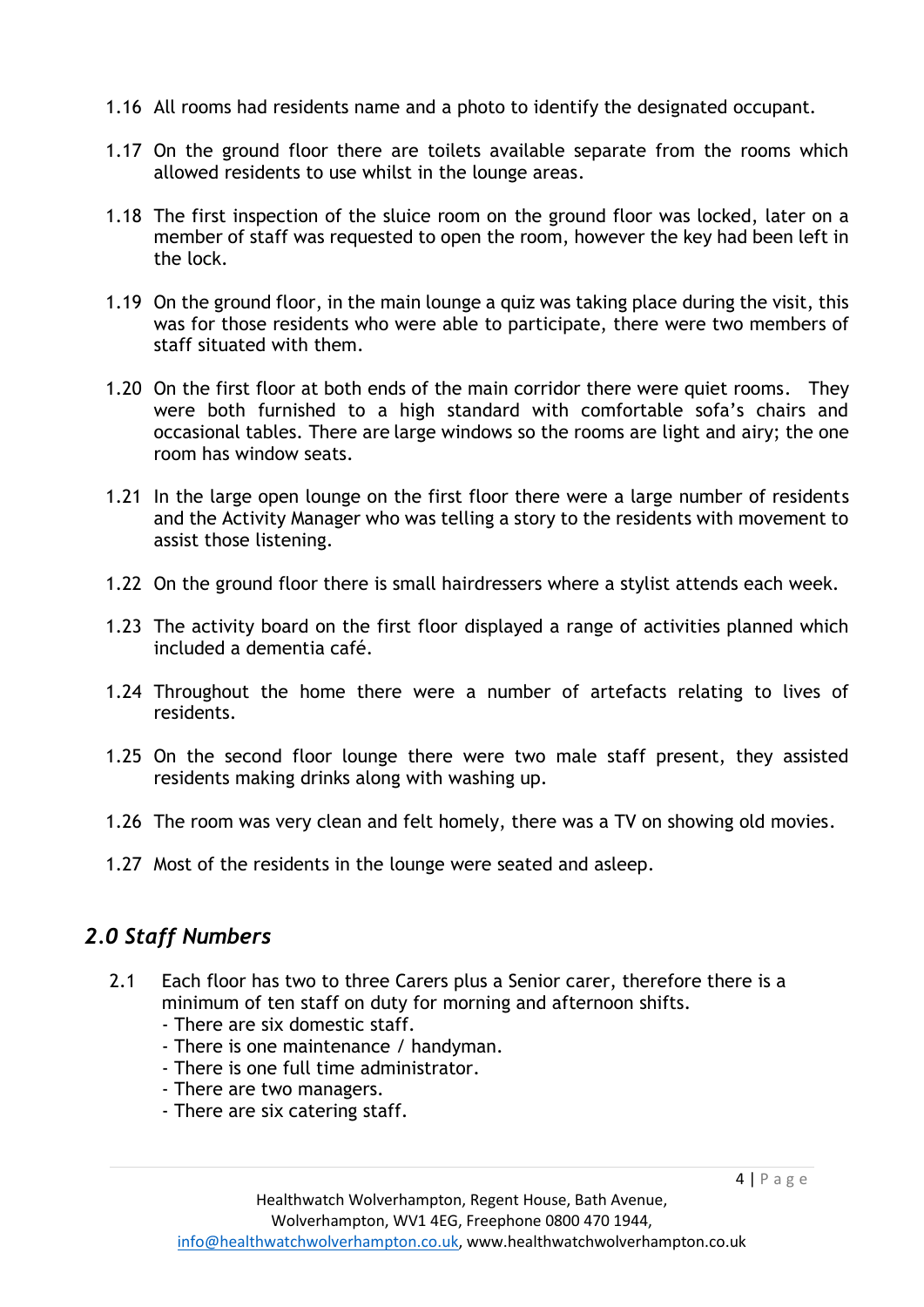#### *3.0 Agency Usage*

The home do not use agency staff but have their own bank staff.

#### *4.0 Patient Experiences and Observations:*

- 4.1 Residents on the first and second floors had different levels of dementia with capacity issues and therefore very few were able to engage with the Authorised Representatives.
- 4.2 Two residents were able to give their experience of the home both were very complimentary of the home. One gentleman said that "the staff were very good, he was assisted in personalising the room, also welcomed the opportunity to sit in the garden." He also said that "the home is well managed. The food was excellent with choice available and requests met when made."
- 4.3 In the second floor lounge there was an elderly lady who had her legs on a stool. Her legs were in bandages, it was observed that the bandages were saturated. A staff member said that "they were awaiting the Doctor to come and visit the resident."

#### *5.0 Family and Carer Experiences and Observations*

5.1 The Authorised Representatives were able to speak to one family member who sang the praises of the home. Her mother had settled very well in the home. Staff were very approachable. At night time staff sought to deal sensitively with residents who may be disruptive to other residents. Her mother was able to personalise her room.

#### *6.0 Catering Services*

- 6.1 The Authorised Representatives were not allowed to go into the kitchen.
- 6.2 The Authorised Representatives were able to see menus which were changed on a daily basis.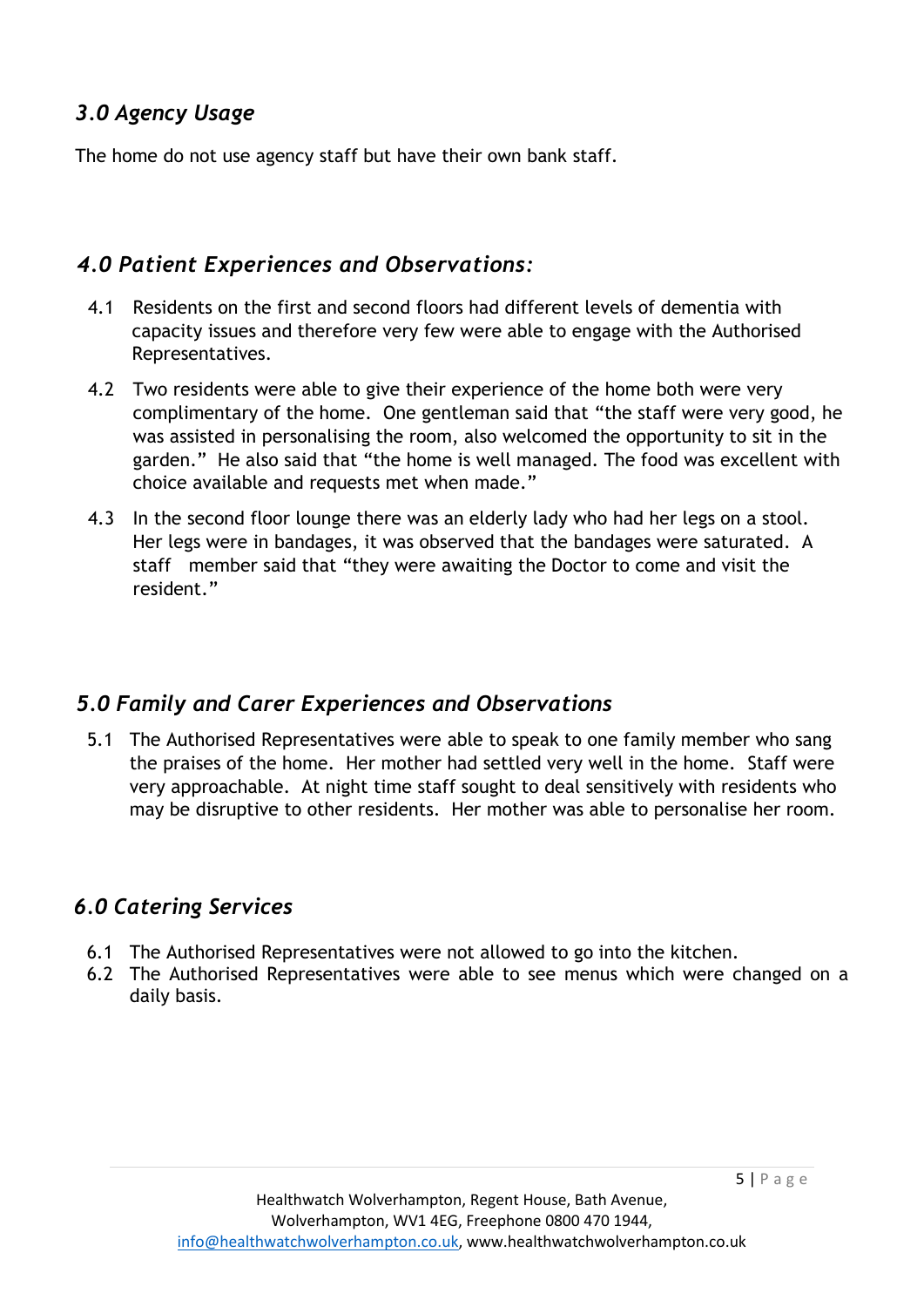#### *7.0 Staff Experiences and Observations:*

- 7.1 During the time of the visit most staff were engaged with activities with residents with limited opportunity to gather their experience. However, passing conversations were heard about how positive the home is.
- 7.2 Staff training is primarily done through e-learning with 100% of staff having done all mandatory courses.

#### **8***.0 Summary, Comments and Further Observations*

- 8.1 Overall the home is well run and has a pleasant and homely feeling.
- 8.2 The home is clean and tidy with no unpleasant smells which are often common in such homes.
- 8.3 We were informed by the manger that they are doing considerable amount of work to ensure that the home is dementia friendly. They have recently introduced 'this is your life' where residents are encouraged to develop a folder of their lives.
- 8.4 Care plans exist for each resident and are updated regularly. They are locked away with the key being held by the senior carer.
- 8.5 The home keeps a log of all falls, detailing where and when they take place, especially at night.
- 8.6 The home tries to hold resident/relatives meeting between 3 to 6 months, however the manager has an 'open door' policy for relatives.
- 8.7 The Authorised Representatives discussed the issues of residents attending external day centre. The manager explained that this was often an arrangement between the resident's family and the day centre. Staff will get the residents ready for the transport which is organised by the day centre, however at times this is late and can mean the residents being a bit frustrated. The home could organise the transport but they would make a charge.
- 8.8 The home plans to create a sensory room in the near future.
- 8.9 The Authorised Representatives were impressed with the management of the home and how accommodating staff were during the visit.